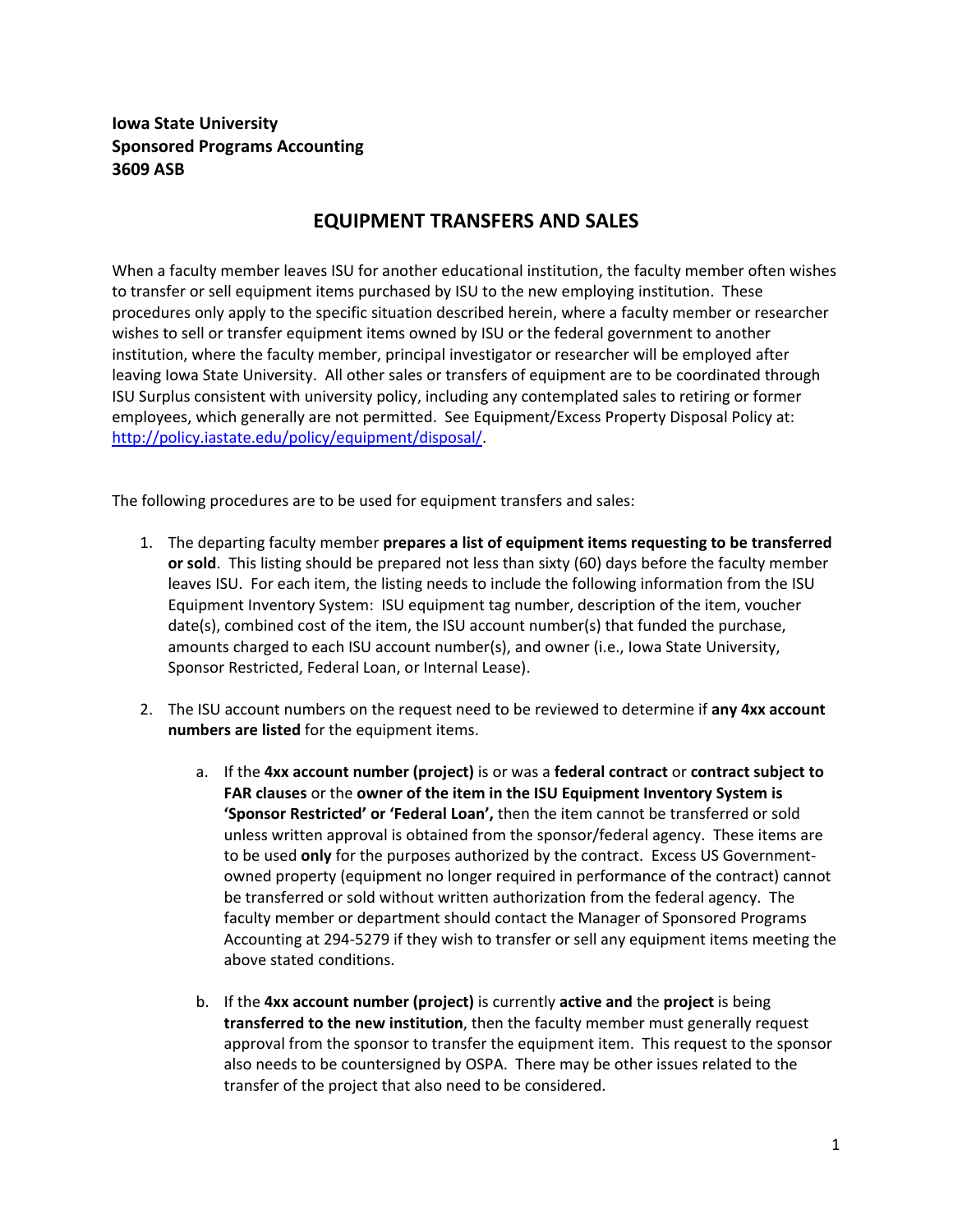- c. If the **4xx account number** is from a **federally funded project** that is **not active** (i.e. the project is past the termination date) and was **not a federal contract**, then the depreciated value (ISU Equipment Inventory System's book value) must be determined.
	- i. If the **depreciated value is more than \$5,000**, the following federal regulations (OMB Circular A‐110 restated) apply.
		- 1. When the equipment item is no longer needed for the original project or program, the item should be used for other federally‐sponsored activities in the following order of priority: (1) activities sponsored by the federal agency which funded the original project, then (2) activities sponsored by other federal agencies.
		- 2. When the equipment item is no longer needed by ISU, then the item may be used for other activities as follows: ISU may retain the equipment for other uses after compensating the federal government. If ISU has no need for the equipment item, ISU should request disposition instructions from the federal agency. ISU can request transfer of the item without cost to the new institution. The federal agency is required to issue instructions within 120 days of the request.
	- ii. If the **depreciated value is less than \$5,000**, the department chair should first consider the existing equipment needs in the department. The priorities from the federal regulations listed above in 2.c.i.1. should be utilized. When the item is no longer needed by ISU, the item may be sold to the new employing institution.
- d. If the **4xx account number** is from a **non‐federally funded project** which is **not active** (i.e. the project is past the termination date) and the **owner of the item in the ISU Equipment Inventory System is NOT 'Sponsor Restricted'**, the department chair should consider the existing equipment needs in the department. When the item is no longer needed by ISU, the item may be sold to the new employing institution.
- e. If **accounts other than sponsored program accounts** (non‐4xx accounts) are listed, the department chair should consider the existing equipment needs in the department. When the item is no longer needed by ISU, the item may be sold to the new employing institution.
- 3. The department chair should review the listing of equipment items to be transferred or sold. The department has every right to retain the non-restricted equipment items for the department's use on other projects. The departing faculty member is not "entitled" to this equipment. The department is responsible for ensuring correct procedures are followed. The **department chair** needs to sign off on the listing indicating **approval** of the items to be transferred or sold.
- 4. The **minimum sales prices** need to be determined by **ISU Surplus** for the equipment items, unless the equipment items are being transferred without cost to the new employing institution under one of the following scenarios: (1) items were purchased on an active project which is being transferred to the new institution (transfer approvals vary by sponsor); or (2) written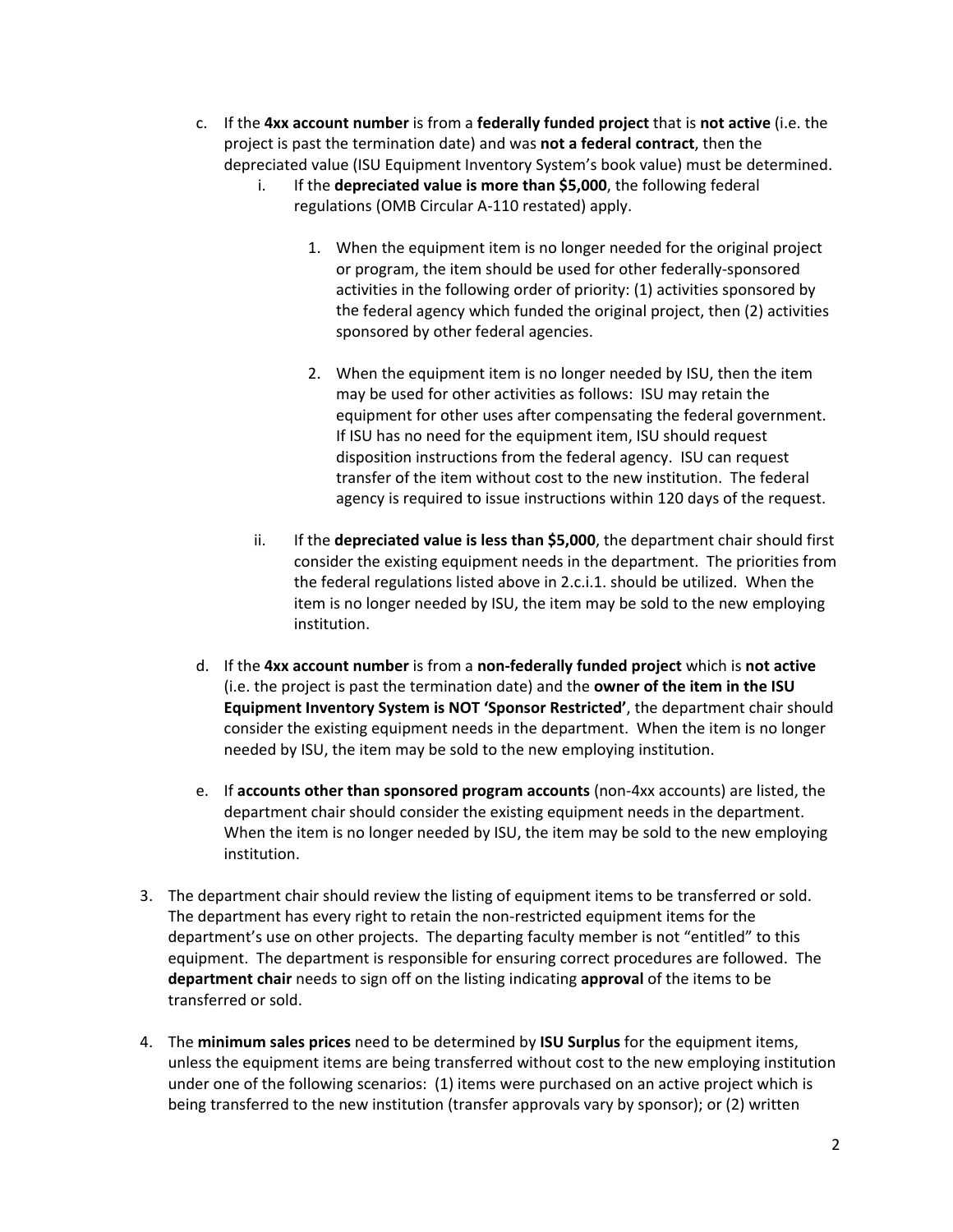approval for the equipment transfer has been received from the sponsor/federal agency. For non-fully depreciated items, the minimum sales price is the current depreciated value (book value). For fully depreciated items, the minimum sales price is generally 5‐10% of the original cost. Contact the ISU Surplus Supervisor at 294‐7300 for determination of the sales price. The department can choose to charge the acquiring institution more than the minimum sales price for an item. **Shipping and handling fees** are to be paid by the new institution.

- a. **Items to be sold**: The department completes an Excess Property Disposal Form indicating the equipment items and estimated sales prices. The form and attached listing (see 1. above) are routed to the ISU Surplus Supervisor for review and approval of the sales prices. If any 4xx accounts are listed, the ISU Surplus Supervisor will request approval of the sale from the Manager of Sponsored Programs Accounting. The ISU Surplus Supervisor will communicate with the department after reviewing the form.
- b. **Transferred Items**: The sponsor indicates approval in writing of the equipment and/or project to the new institution. This approval is sent or forwarded to OSPA for the award file. A copy of the approval will be forwarded to the ISU Inventory Control Office Accountant by Sponsored Programs Accounting.
- 5. The ISU department chair prepares **a confirmation memo to the department chair at the new institution** detailing the items to be transferred or sold with related sales prices. The Manager of Sponsored Programs Accounting can be contacted if assistance is needed with this memo. The **memo should be copied to ISU Surplus and Sponsored Programs Accounting and contain the following statement** for the **new institution to sign and return** after receipt of the items: "(Institution Name) acknowledges that we have possession of the equipment items listed below and have added the items to our inventory records. We agree to provide equivalent insurance coverage as is provided to other property owned by our institution. By accepting the terms under which this equipment is sold/transferred, (Institution Name) has no further obligation to Iowa State University." After this statement and a listing of the items, the confirmation memo should contain a signature line for the Inventory Office at the new institution to sign and send back to the ISU department after receipt of the equipment items. If federal‐sourced funds purchased the item, the following statement should be included in the memo: "We also agree that we will not charge the US federal government or federal‐sourced projects for the use of this property." The ISU department is responsible for obtaining the new institution's signature on this memo.
- 6. If the equipment items are sold, the **new institution buying the items will issue a Purchase Order** to Iowa State University, ISU Surplus, 925 Airport Road, Ames, IA 50010‐8217 or fax the Purchase Order to 515‐294‐4008.
- 7. A departmental representative should be present when the equipment items are packed up to leave ISU to ensure only the items on the list are shipped to the new institution. **Shipping and handling fees** are to be paid by the new institution. **Payment** from the new institution must be made **within 30 days** of receipt of the equipment items. Payment should be sent to the ISU address listed in 6 above. Once payment has been made, ISU Surplus will issue a receipt to the new institution. The funds will be deposited into the ISU department's ARP account.